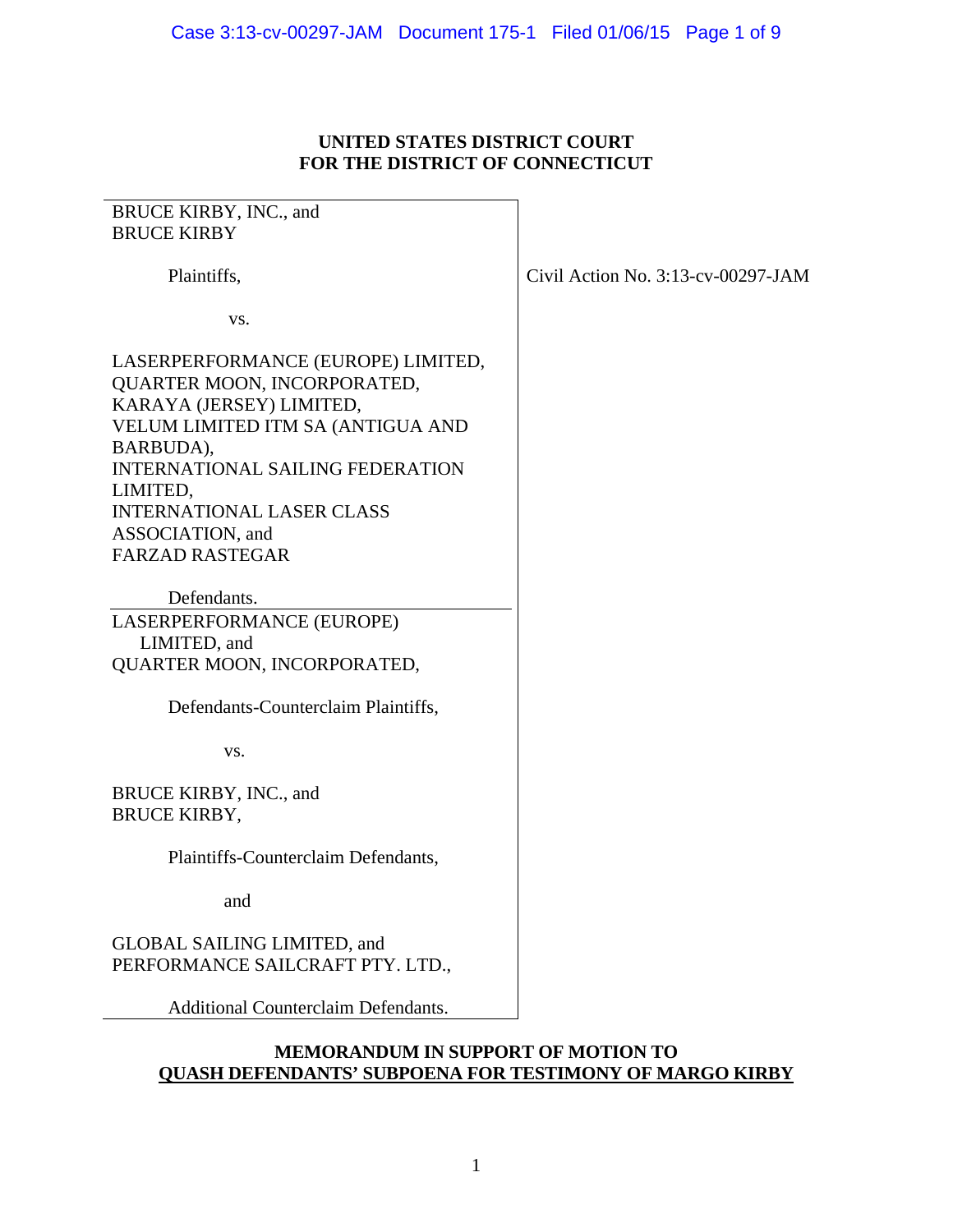### Case 3:13-cv-00297-JAM Document 175-1 Filed 01/06/15 Page 2 of 9

 Third party Margo Kirby submits this memorandum in support of her Motion to Quash Defendants' Laserperformance (Europe) Ltd. and Quarter Moon, Inc. ("Defendants") Subpoena for Testimony of Margo Kirby.

### **I. INTRODUCTION**

 The Court should quash the subpoena because it is intended only to harass Ms. Kirby, the wife of Plaintiff Bruce Kirby. Any information in her possession can be obtained through less burdensome means. In June of 2014, plaintiff Bruce Kirby testified in his deposition that his wife, Margo Kirby, had acted as the bookkeeper for his company Bruce Kirby, Inc. Despite having this information for over six months, Defendants waited until the evening of December 17, 2014—two days before the close of discovery—to subpoena Ms. Kirby. Information in Ms. Kirby's possession can easily be obtained through less expensive and less burdensome means. For example, Ms. Kirby has offered to answer written interrogatories and/or authenticate documents in lieu of a deposition. Not only have Defendants failed to respond to these offers, they have refused to inform Ms. Kirby why such mechanisms are insufficient or what information they seek from Ms. Kirby. It is clear that the subpoena is unduly burdensome and intended to harass, especially given Ms. Kirby's age. Accordingly, the Court should quash the subpoena.

### **II. FACTUAL BACKGROUND**

 In this case, Plaintiffs Bruce Kirby and Bruce Kirby, Inc. have asserted claims against Defendants for breach of contract, tortious interference with business relations, unfair competition, and trademark infringement, among other claims. Under contracts breached by Defendants, Mr. Kirby received periodic royalty payments from Defendants for the sale of certain boats. The facts underlying these claims are fully set forth in the Plaintiffs' pleadings.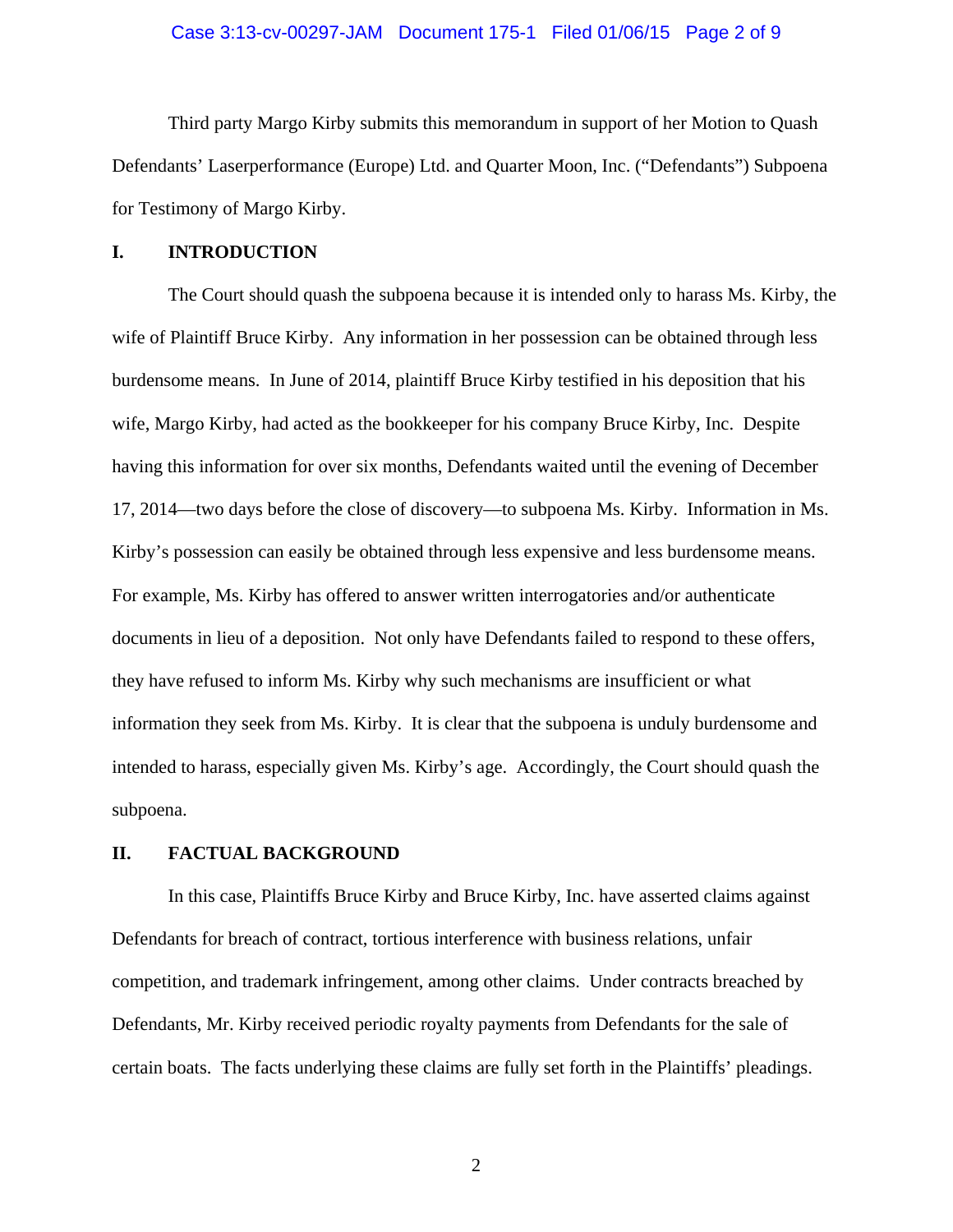### Case 3:13-cv-00297-JAM Document 175-1 Filed 01/06/15 Page 3 of 9

Margo Kirby has been married to Plaintiff Bruce Kirby for more than 55 years. She

currently resides with her husband in Rowayton, Connecticut. For a period of time, Ms. Kirby

served as a bookkeeper for her husband's business. During his deposition in June of 2014, Mr.

Kirby testified regarding Ms. Kirby's limited role in his company:

- 15 Q Does Bruce Kirby have any employees?
- 16 A My wife does the books.
- 17 Apart from that, it's just me.

(Ex. A, p. 63.)

17 Q Okay. Does your wife do any work for 18 Bruce Kirby, Inc., other than bookkeeping? 19 A No. 20 Q And is she the person who keeps track of 21 the royalties due from entities that sell boats you 22 designed? 23 A Yes, she does.

(Ex. A, p. 64.)

Despite the fact that Defendants were aware of Ms. Kirby's limited role since at least

June 2014, Defendants waited until after the close of business on December 17, 2014 to subpoena Ms. Kirby. (Ex. B.) Discovery closed on December 19, 2014. Counsel agreed to accept service of the subpoena on Ms. Kirby's behalf and intended that Ms. Kirby would move to quash the subpoena. Notably, Defendants failed to provide the required mileage fee and witness fee and sought a deposition merely thirty-six hours after service.

 Ms. Kirby has offered to authenticate documents and provide verified answers to interrogatories in an attempt to provide Defendants with the discovery they seek without unduly burdening Ms. Kirby. However, Ms. Kirby's attempts to satisfy Defendants' discovery requirements in this manner have been ignored without explanation. Defendant's have continued to insist on an in-person deposition without explaining why such a deposition is necessary or relevant in view of Ms. Kirby's limited role. Defendants' insistence confirms their improper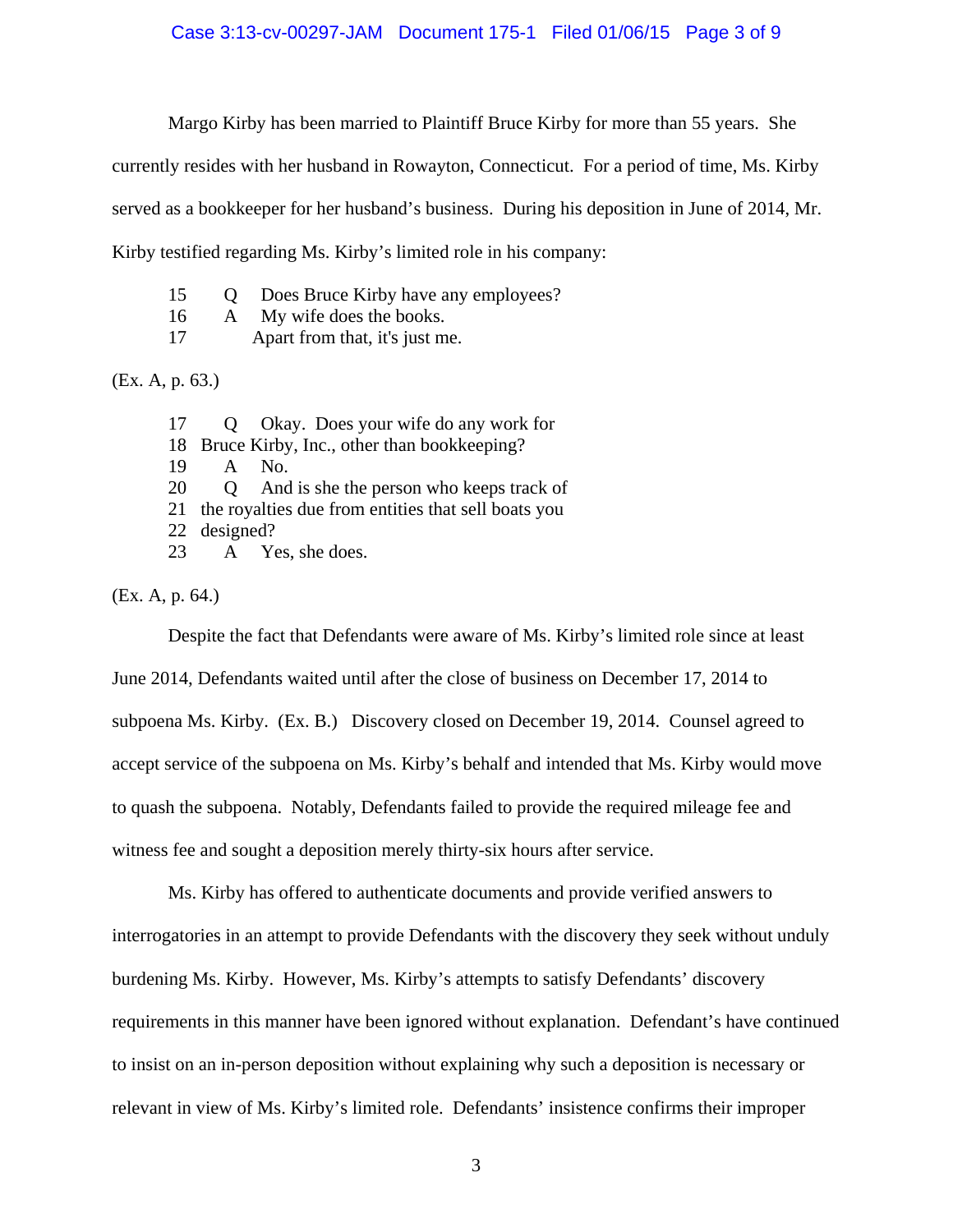### Case 3:13-cv-00297-JAM Document 175-1 Filed 01/06/15 Page 4 of 9

intention to harass an elderly witness with virtually no knowledge of the case—a witness who happens to be the plaintiff's wife.

### **III. LEGAL STANDARD**

 Under Rule 45, a court must quash a subpoena if it "fails to allow a reasonable time to comply" or "subjects a person to undue burden." Fed. R. Civ. P. 45(d)(3). Likewise, Rule 26 requires a court to limit discovery where it "can be obtained from some other source that is more convenient, less burdensome, or less expensive" or where "the burden or expense of the proposed discovery outweighs its likely benefit." Fed. R. Civ. P.  $26(b)(2)(C)$ . Indeed, "[a] party or attorney responsible for issuing and serving a subpoena must take reasonable steps to avoid imposing undue burden or expense on a person subject to the subpoena" and failure to do so may result in sanctions, including attorney's fees. Fed. R. Civ. P.  $45(d)(1)$ . Finally, a court can issue an order to protect a witness from "annoyance, embarrassment, oppression, or undue burden or expense." Fed. R. Civ. P.  $26(c)(1)$ .

## **IV. DEFENDANTS' SUBPOENA IS UNDULY BURDENSOME AND INTENDED TO HARASS.**

 The Court should quash the subpoena because it is intended only to harass Ms. Kirby. The subpoena places an undue burden on an elderly witness that has only a minimal connection the claims and defenses asserted in this case. This undue burden outweighs any benefit Ms. Kirby's testimony might provide. Moreover, in lieu of a deposition, Ms. Kirby has offered to answer written interrogatories and/or authenticate documents. The Defendants have failed to explain why this offer is insufficient, confirming that the Defendants' request is intended to annoy and harass Ms. Kirby.

 A court has a duty to protect a witness—especially a non-party witness—from oppressive and harassing discovery and from unduly burdensome discovery requests. *See* Fed. R. Civ. P.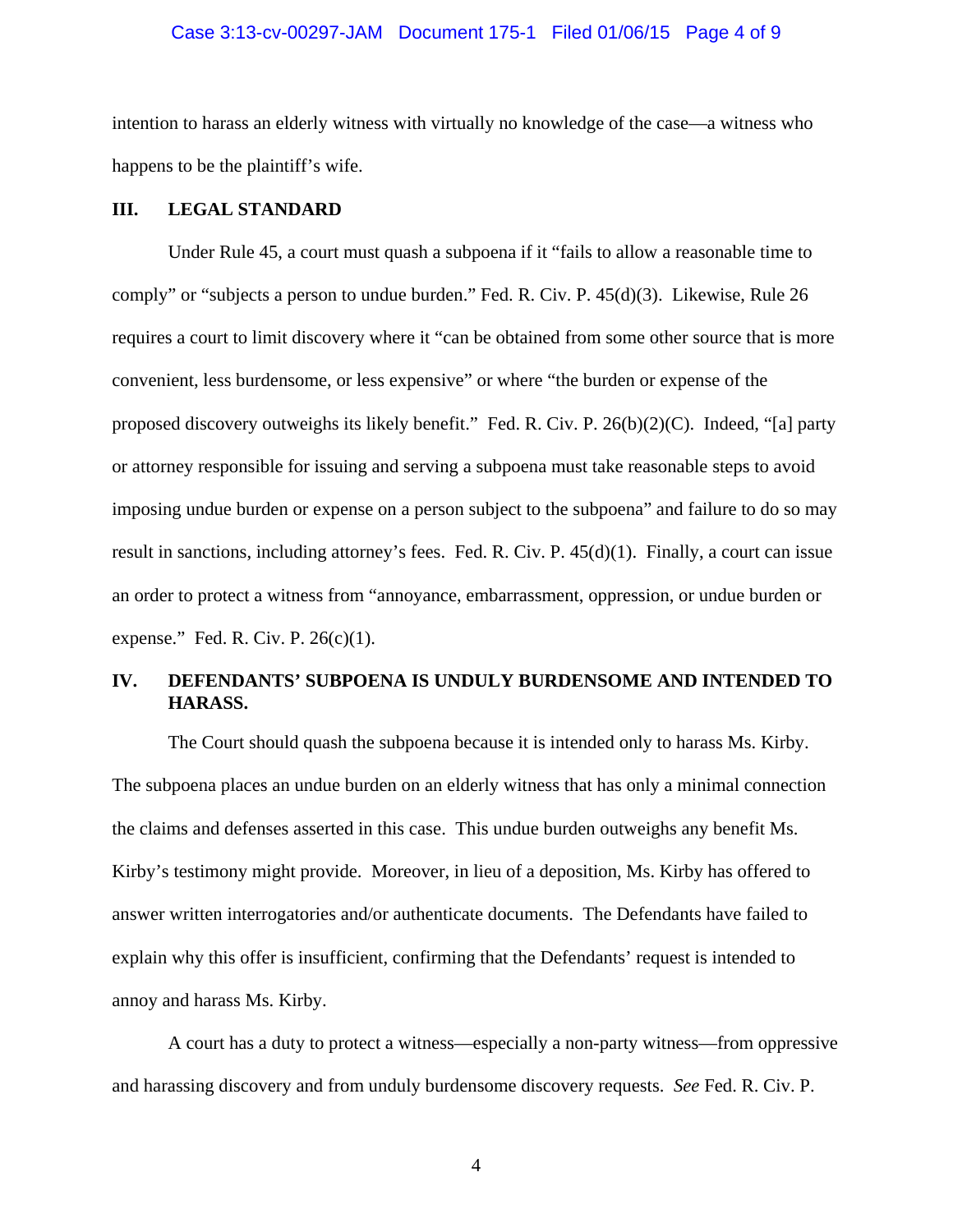#### Case 3:13-cv-00297-JAM Document 175-1 Filed 01/06/15 Page 5 of 9

26(b-c), 45(d). "An evaluation of undue burden requires the court to weigh the burden to the subpoenaed party against the value of the information to the serving party." *Travelers Indemnity Co. v. Metropolitan Life Ins. Co.*, 228 F.R.D. 111, 113 (D. Conn. 2005). A court can "prohibit a party from deposing [a witness] where 'the party has not established that the [witness] has some unique knowledge pertinent to the issues in the case' or where the party seeking the deposition can obtain the desired information through less intrusive means." *Brockway v. VA Conn. Healthcare Sys.*, 2011 WL 1459592, \*2 (D.Conn. Apr. 15, 2011) (quoting *Rodriquez v. SLM Corp.*, 2010 WL 1286989, \*2 (D. Conn. Mar. 26, 2010)). "[S]ince depositions are inherently 'time-consuming and inefficient,' they ought to 'be productive and not simply an excuse to seek information that is already known,'" and a court can refuse a deposition if "the notice seeks information which could more easily be obtained from another source." *Dongguk Univ. v. Yale Univ.*, 270 F.R.D. 70, 74 (D.Conn. 2010) (quoting *Tri-State Hosp. Supply Corp. v. United States*, 226 F.R.D. 118, 126 (D.D.C. 2005) and citing *Gossar v. Soo Line R.R. Co.*, 2009 WL 3570335, \*3 (S.D.Ind. Oct. 27, 2009)).

 Ms. Kirby merely served as a bookkeeper for her husband's company. Outside of her knowledge relating to her minimal role, Ms. Kirby has no substantive knowledge about the substantive issues in this case. Accordingly, whatever information Defendants seek from Ms. Kirby's deposition has minimal probative value. Furthermore, any information can easily be obtained through less expensive and less burdensome means. For example, Ms. Kirby has offered to provide verified answers to written interrogatories and/or authenticate documents to provide Defendants with the discovery they seek. Not only have Defendants failed to respond to these offers, they have refused to explain why such measures are insufficient and they have failed to inform Plaintiffs what information they seek from Ms. Kirby. It is thus clear that the deposition is unduly burdensome—especially given Ms. Kirby's age—and that the burden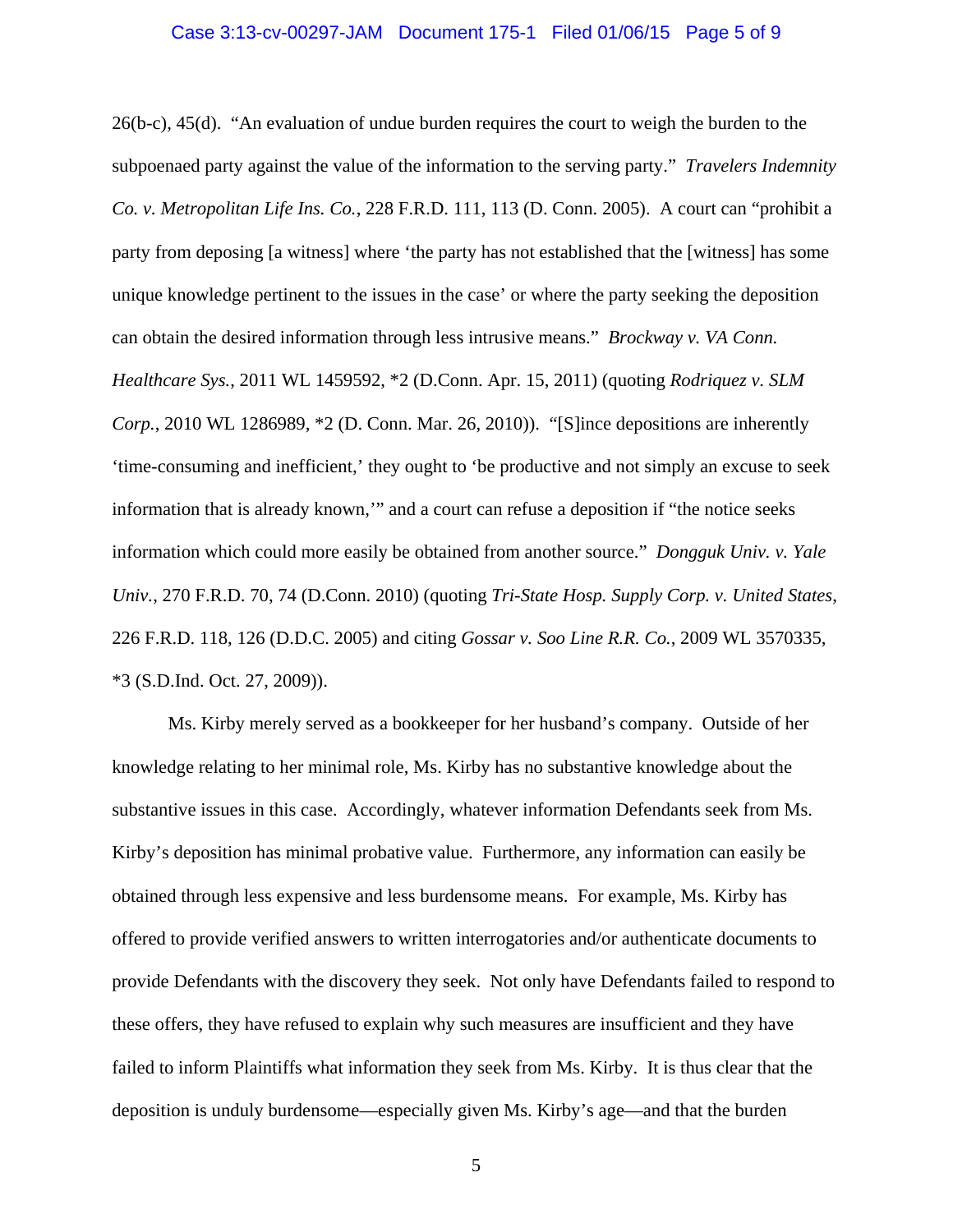#### Case 3:13-cv-00297-JAM Document 175-1 Filed 01/06/15 Page 6 of 9

outweighs the likely benefit of the discovery sought. *See Schiavone v. Northeast Utils. Serv. Co.*, 2010 WL 382537, \*2-\*3 & n.2 (D.Conn. Jan. 27, 2010) (granting motion to quash subpoena to testify at deposition where witness was 84 years old and in poor mental health and counsel "agreed to obtain responsive documents from [the witness's] family . . . and disclose relevant non-privileged documents to the plaintiffs").

 Indeed, Defendants' refusal to work with Ms. Kirby to avoid an unnecessary and expensive deposition reveals their true intention: to harass the elderly wife of plaintiff Bruce Kirby. The Court's duty to protect non-party witnesses from oppressive, unduly burdensome, and harassing discovery requires that it quash Defendants' subpoena of Margo Kirby. There is no legitimate justification for forcing an elderly witness, who merely kept the books of the plaintiff, to travel to and testify at a deposition when the same information can be had through written interrogatories and/or authenticated documents. Defendants' insistence on taking Ms. Kirby's deposition exposes their improper objective, and the Court should therefore quash the subpoena.

### **V. DEFENDANTS' SUBPOENA FOR TESTIMONY IS UNTIMELY.**

 The Court should also quash Defendants' Subpoena of Margo Kirby because they waited until two days before the close of fact discovery to serve the subpoena despite learning of Ms. Kirby's limited role in plaintiff Bruce Kirby, Inc. more than six months beforehand. It is well settled that a court has the discretion to quash an untimely subpoena. *See, e.g.*, *Brown v. N.Y.C. Dept. of Educ.*, 513 Fed. Appx. 89, 92 (2d Cir. 2013). Defendants took Bruce Kirby's deposition on June 13, 2014. (Ex. A.) During that deposition, the witness informed Defendants that his wife, Ms. Kirby, acted as a bookkeeper for his business. (Ex. A.) Defendants then waited more than six months to serve their subpoena upon Ms. Kirby on December 17, 2014, two days before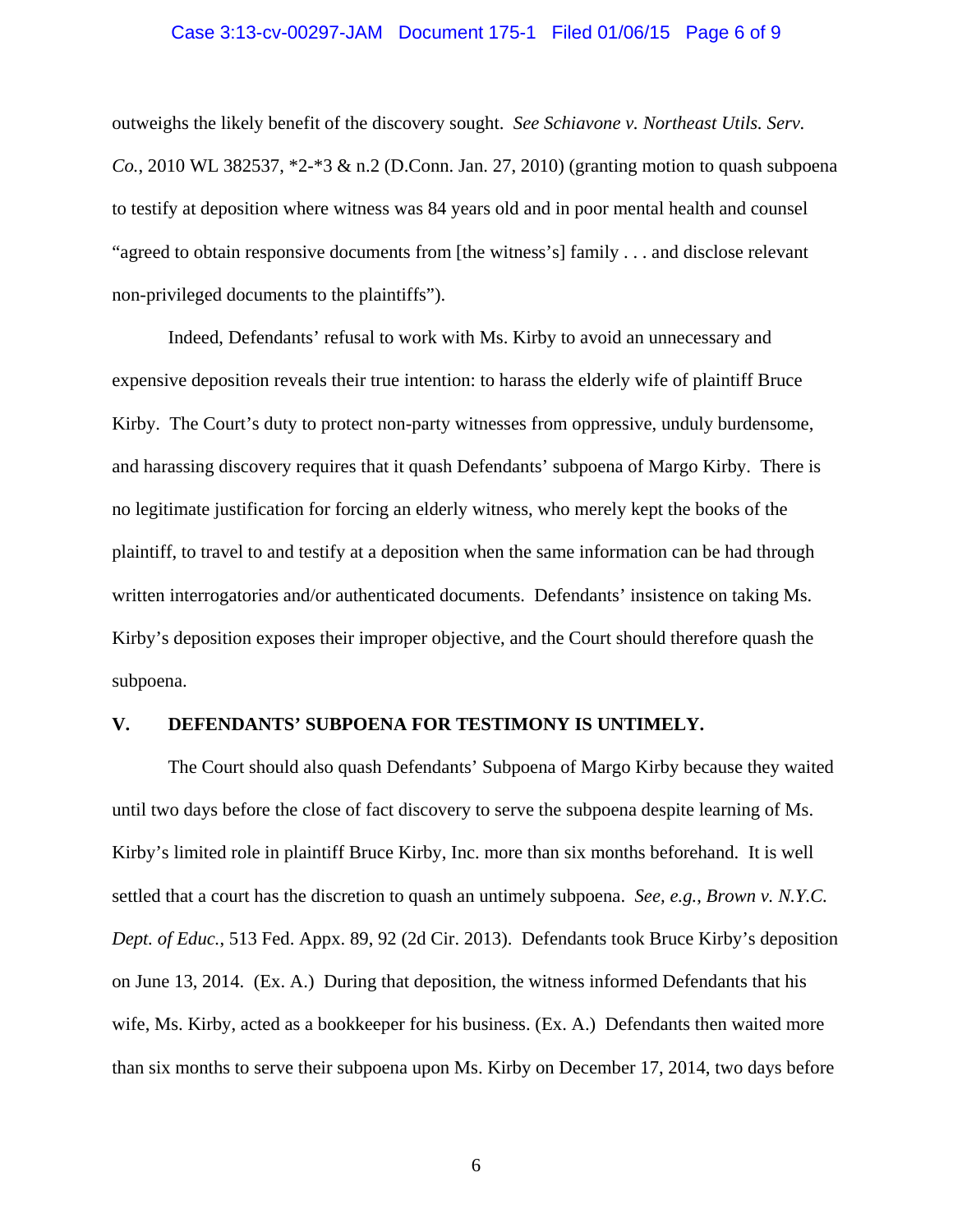#### Case 3:13-cv-00297-JAM Document 175-1 Filed 01/06/15 Page 7 of 9

the close of fact discovery. (Ex. B.) The subpoena further requested that Ms. Kirby be made available to testify on December  $19<sup>th</sup>$ , only two days later.

 Two days is clearly an unreasonable amount of time to comply with the requested subpoena. *Brockway v. Veterans Admin. Healthcare Sys.*, 2011 WL 1459592, \*4 (D. Conn. Apr. 15, 2011) (quashing subpoenas that attempted to schedule depositions four business days after service); *see also* Fed. R. Civ. P. 45(d)(3)(A) (requiring a court quash or modify a subpoena that fails to allow a reasonable time to comply). Moreover, Defendants had six months to request Ms. Kirby's testimony since discovering her limited role and failed to do so. Defendants' last minute request was clearly untimely, and the Court should quash the subpoena accordingly.

### **VI. DEFENDANTS SERVED THEIR SUBPOENA WITHOUT THE APPROPRIATE WITNESS FEE AND MILEAGE.**

 Finally, the Court should quash Defendants' subpoena of Margo Kirby because it fails to comply with the federal rules of civil procedure requiring Defendants to tender fees for one day's attendance and mileage. "Serving a subpoena requires delivering a copy to the named person and, if the subpoena requires that person's attendance, tendering the fees for 1 day's attendance and the mileage allowed by law." Fed. R. Civ. P. 45(b)(1); *see also Brown v. Hendler*, 2011 WL 321139,  $*2$  (S.D.N.Y. Jan. 31, 2011) ("The plain meaning of Rule 45 requires simultaneous tendering of witness fees and the reasonably estimated mileage allowed by law with service of a subpoena.") (citing *CF & I Steel Corp. v. Mitsui & Co. (U.S.A.), Inc.*, 713 F.2d 494, 496 (9th Cir. 1983)).

 No such fee was delivered in conjunction with the subpoena, accepted on Ms. Kirby's behalf by the law offices of St. Onge Steward Johnston & Reens LLC. Therefore, the subpoena is defective.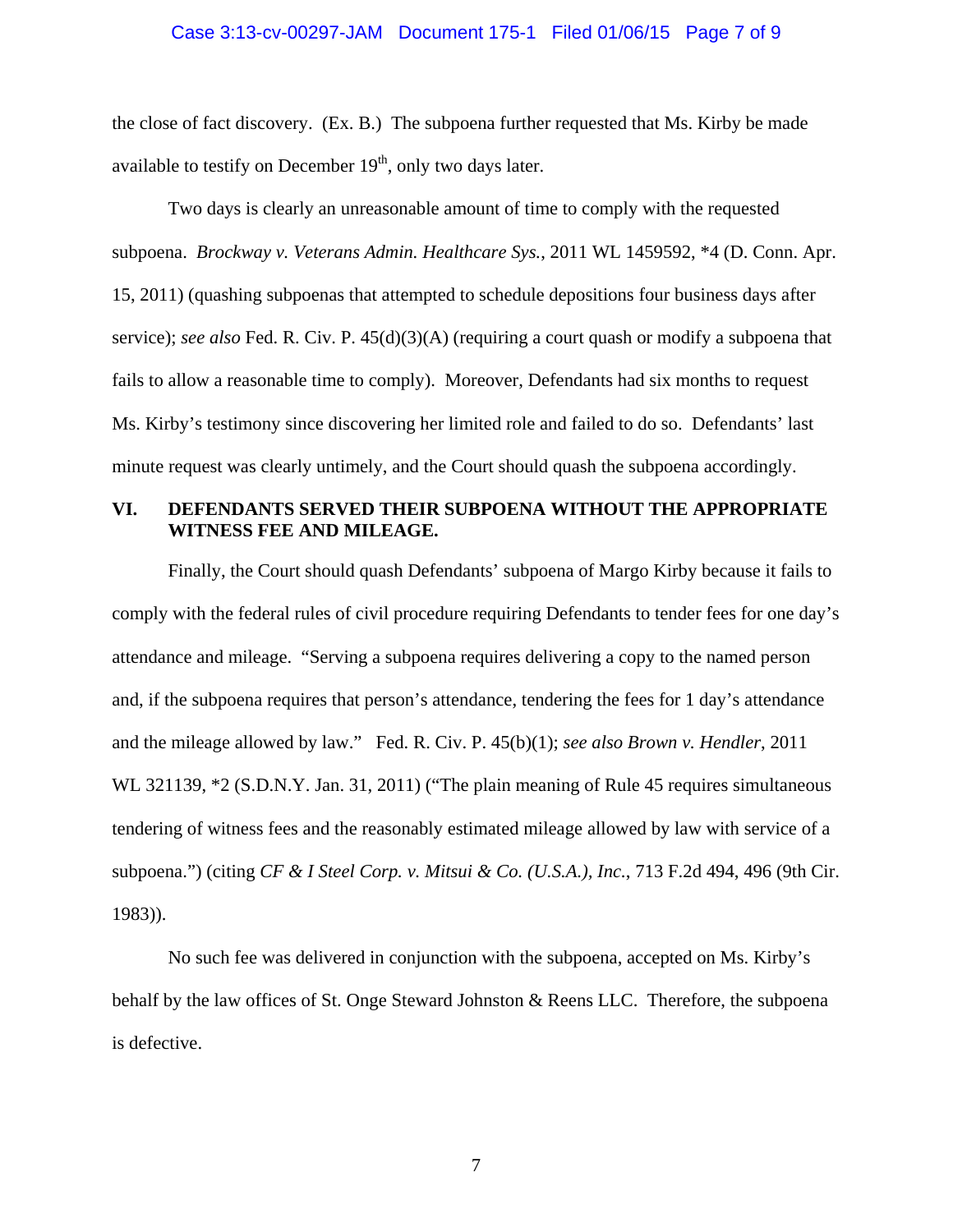# **VII. CONCLUSION**

For the foregoing reasons, Ms. Kirby respectfully requests entry of an order quashing

Defendants' subpoena and granting such further relief as the Court finds just and appropriate.

Respectfully submitted,

January 6, 2015 */s/ Andy I. Corea*  Wesley W. Whitmyer, Jr., ct03509 Andy I. Corea, ct25925 Walter B. Welsh, ct01220 ST. ONGE STEWARD JOHNSTON & REENS LLC 986 Bedford Street Stamford, Connecticut 06905-5619 Telephone: (203) 324-6155 Facsimile: (203) 327-1096 Email: acorea@ssjr.com; litigation@ssjr.com

> ATTORNEYS FOR THIRD PARTY MARGO KIRBY